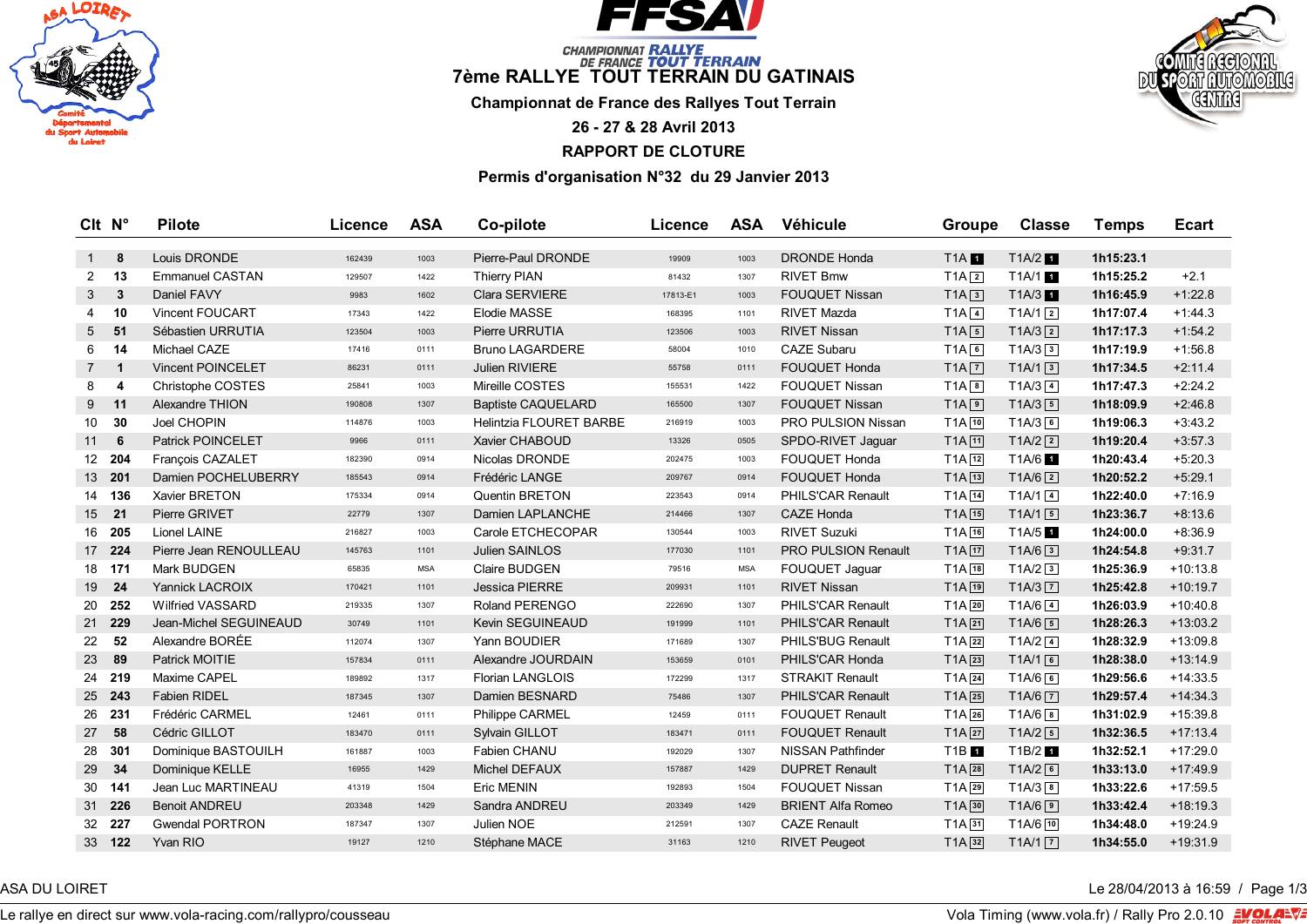### **7ème RALLYE TOUT TERRAIN DU GATINAIS Championnat de France des Rallyes Tout Terrain 26 - 27 & 28 Avril 2013 RAPPORT DE CLOTURE Permis d'organisation N°32 du 29 Janvier 2013**

| CIt N°             |                | <b>Pilote</b>             | Licence | <b>ASA</b> | Co-pilote               | Licence | <b>ASA</b> | Véhicule               | <b>Groupe</b>                  | <b>Classe</b>        | <b>Temps</b>             | <b>Ecart</b> |
|--------------------|----------------|---------------------------|---------|------------|-------------------------|---------|------------|------------------------|--------------------------------|----------------------|--------------------------|--------------|
|                    | 34 303         | <b>Vincent BARRES</b>     | 117630  | 0805       | <b>Frédéric BARRES</b>  | 185273  | 0805       | MITSUBISHI Pajero      | $T1B$ <sup>2</sup>             | $T1B/2$ <sup>2</sup> | 1h36:23.3                | $+21:00.2$   |
|                    | 35 302         | <b>Benoit BERTRAND</b>    | 213177  | 1613       | Sophie MONLOUBOU        | 220685  | 1613       | MITSUBISHI Pajero      | $T1B$ 3                        | $T1B/2$ <sup>3</sup> | 1h36:36.5                | $+21:13.4$   |
| 36                 | 65             | Morgane CHAVANON          | 202828  | 1307       | <b>Denis HUREL</b>      | 7330    | 1307       | PHILS'CAR Renault      | $T1A$ 33                       | $T1A/1$ <sup>8</sup> | 1h38:35.9                | $+23:12.8$   |
| 37                 | 342            | Fabien DARRACQ            | 135379  | 0914       | <b>Gautier LALANNE</b>  | 162140  | 0914       | TOYOTA Kdj90           | $T2$ 1                         | $T2/D$ 1             | 1h42:08.6                | $+26:45.5$   |
|                    | 38 310         | <b>Vincent VERET</b>      | 195796  | 1307       | Sandrine VERET PESQUOT  | 206640  | 1307       | <b>SUZUKI Vitara</b>   | $T2$ $2$                       | T2/11                | 1h44:07.4                | $+28:44.3$   |
| 39                 | 304            | Xavier CHAUX              | 170728  | 1014       | Patrice ORTIZ           | 204508  | 1003       | TOYOTA Kdj 120         | $T2$ <sup>3</sup>              | $T2/D$ <sup>2</sup>  | 1h45:12.2                | $+29:49.1$   |
|                    | 40 333         | <b>Yves TRUSSON</b>       | 151261  | 1003       | <b>Vincent THIEULIN</b> | 216630  | 1307       | <b>JEEP Cherokee</b>   | $T1B$ $4$                      | T1B/1                | 1h45:22.3                | $+29:59.2$   |
|                    | 41 112         | Mickael CHARPENTIER       | 207272  | 0111       | Thomas MARCHET          | 198904  | 0111       | <b>SLTV Prv</b>        | TA34                           | $T1A/2$ $\boxed{7}$  | 1h45:36.8                | $+30:13.7$   |
|                    | 42 330         | Janick CATINOT            | 37928   | 1504       | Christophe ROSSO        | 179300  | 1504       | MITSUBISHI Pajero      | $T2$ <sup><math>4</math></sup> | $T2/2$ 1             | 1h49:10.4                | $+33:47.3$   |
|                    | 43 354         | Florian BUISSON           | 207333  | 1504       | André BUISSON           | 45622   | 1504       | <b>DACIA Duster</b>    | $T2$ 5                         | $T2/1$ $2$           | 1h49:13.6                | $+33:50.5$   |
|                    | 44 321         | Alain COINTEAUX           | 168036  | 1504       | Jean-Michel ROSSO       | 223050  | 1504       | <b>LADA Niva</b>       | $T1B$ 5                        | $T1B/1$ <sup>2</sup> | 2h00:16.0                | $+44:52.9$   |
| Liste des Forfaits |                |                           |         |            |                         |         |            |                        |                                |                      |                          |              |
|                    | 84             | Georges BEAUFILS          | 27473   | 1609       | Philippe ESTEVES        | 182537  | 1609       | <b>FOUQUET Nissan</b>  | T <sub>1</sub> A               | T1A/3                | Forfait avant les vérifs |              |
|                    | 42             | Michel LEVEAU             | 19117   | 1307       | Alexandre LEVEAU        | 152350  | 1307       | PHILS'CAR Renault      | T <sub>1</sub> A               | T1A/1                | Non présenter aux vérifs |              |
|                    |                | <b>Liste des Abandons</b> |         |            |                         |         |            |                        |                                |                      |                          |              |
|                    | 235            | Christophe MARESSE        | 159047  | 0111       | Elodie VILLEFRANQUE     | 166261  | 0111       | <b>CAZE Suzuki</b>     | T <sub>1</sub> A               | T1A/5                | Mécanique dans ES 1      |              |
|                    | 253            | Sylvain FOUASSE           | 16215   | 1307       | Noelyne FOUASSE         | 183945  | 1307       | PHILS'CAR Renault      | T <sub>1</sub> A               | T1A/6                | Mécanique dans ES 1      |              |
|                    | $\overline{2}$ | <b>Alain PIERRINE</b>     | 127463  | 1003       | Guillaume BUISSON       | 152423  | 1307       | <b>FOUQUET Nissan</b>  | T <sub>1</sub> A               | T1A/2                | SRSG dans ES 2           |              |
|                    | 19             | Didier BARTHE             | 150155  | 1010       | Arnaud OTHATS           | 190783  | 1003       | <b>RIVET Nissan</b>    | T <sub>1</sub> A               | TA/3                 | SRSG dans ES 2           |              |
|                    | 78             | Philippe TIXIER           | 25967   | 0111       | Corentin GOURLAY        | 207999  | 0111       | <b>RIVET Peugeot</b>   | T <sub>1</sub> A               | T1A/3                | Mécanique dans ES 2      |              |
|                    | 281            | Pierre BOSSART            | 222304  | 1307       | Anthony LEGER           | 222487  | 1307       | PHILS'CAR Renault      | T <sub>1</sub> A               | T1A/6                | Mécanique au CH 3B       |              |
|                    | 61             | <b>Hubert FEVRIER</b>     | 50017   | 0111       | Jean-Michel SANCE       | 174120  | 0111       | <b>RIVET Bmw</b>       | T <sub>1</sub> A               | T1A/2                | Mécanique au CH 4B       |              |
|                    | 215            | <b>Bruno COET</b>         | 157299  | 0111       | <b>Bruno DUCOS</b>      | 189328  | 1003       | <b>COET Renault</b>    | T <sub>1</sub> A               | T1A/6                | Mécanique au CH 4B       |              |
|                    | 203            | Jerome HELIN              | 14195   | 1016       | Patrice TRUCO           | 188664  | 1016       | <b>CAZE Suzuki</b>     | T <sub>1</sub> A               | T1A/5                | Mécanique dans ES 5      |              |
|                    | 282            | Nicolas DALMASSE          | 166505  | 0111       | <b>Vincent LAMAT</b>    | 223561  | 0111       | PHILS'CAR Toyota       | T <sub>1</sub> A               | T1A/6                | Mécanique dans ES 5      |              |
|                    | 132            | Damien BRULON             | 124664  | 0914       | Sébastien PINQUE        | 212825  | 1003       | PHILS'CAR Honda        | T <sub>1</sub> A               | T1A/2                | Mécanique au CH 5A       |              |
|                    | 269            | Jean-Noel RAGOT           | 182794  | 0111       | <b>Joris PAPELARD</b>   | 192798  | 0111       | <b>HILAIRE Renault</b> | T <sub>1</sub> A               | T1A/6                | Mécanique au CH 5B       |              |
|                    | 105            | Antoine VOISIN            | 129214  | 1411       | Daniel VOISIN           | 4537    | 0112       | <b>MPS Nissan</b>      | T <sub>1</sub> A               | T1A/3                | SRSG dans ES 6           |              |
|                    | 194            | Charles BONSEY            | 108200  | <b>MSA</b> | Steve DOYLE             | 14295   | <b>MSA</b> | <b>RIVET Nissan</b>    | T <sub>1</sub> A               | TA/3                 | Mécanique au CH 6D       |              |
|                    | 225            | <b>Thierry LAFLEUR</b>    | 54181   | 0111       | Sebastien LAFLEUR       | 200004  | 0111       | <b>RIVET Renault</b>   | T <sub>1</sub> A               | T1A/6                | Mécanique dans ES 7      |              |
|                    | 223            | Sebastien DUBOIS          | 51612   | 1101       | Pascal MORISSON         | 222239  | 1101       | <b>BISCAY Renault</b>  | T <sub>1</sub> A               | T1A/6                | Mécanique dans ES 7      |              |
|                    | 250            | Stéphane RAGOT            | 208626  | 0111       | Sophie RAGOT            | 222881  | 0111       | <b>CAZE Renault</b>    | T <sub>1</sub> A               | T1A/6                | Mécanique dans ES 8      |              |
|                    | 27             | Laurent BARTOLIN          | 49988   | 1307       | Stéphane LAFERRIERE     | 203740  | 1307       | PHILS'CAR Nissan       | T <sub>1</sub> A               | TA/3                 | SRSG dans ES 11          |              |
|                    | 353            | <b>Teddy AUBRUN</b>       | 207977  | 1504       | Gwenhaël ROCHARD        | 222664  | 1504       | <b>LADA Niva</b>       | T <sub>1</sub> B               | T1B/1                | Mécanique au CH 11B      |              |

## ASA DU LOIRET LE 28/04/2013 à 16:59 / Page 2/3